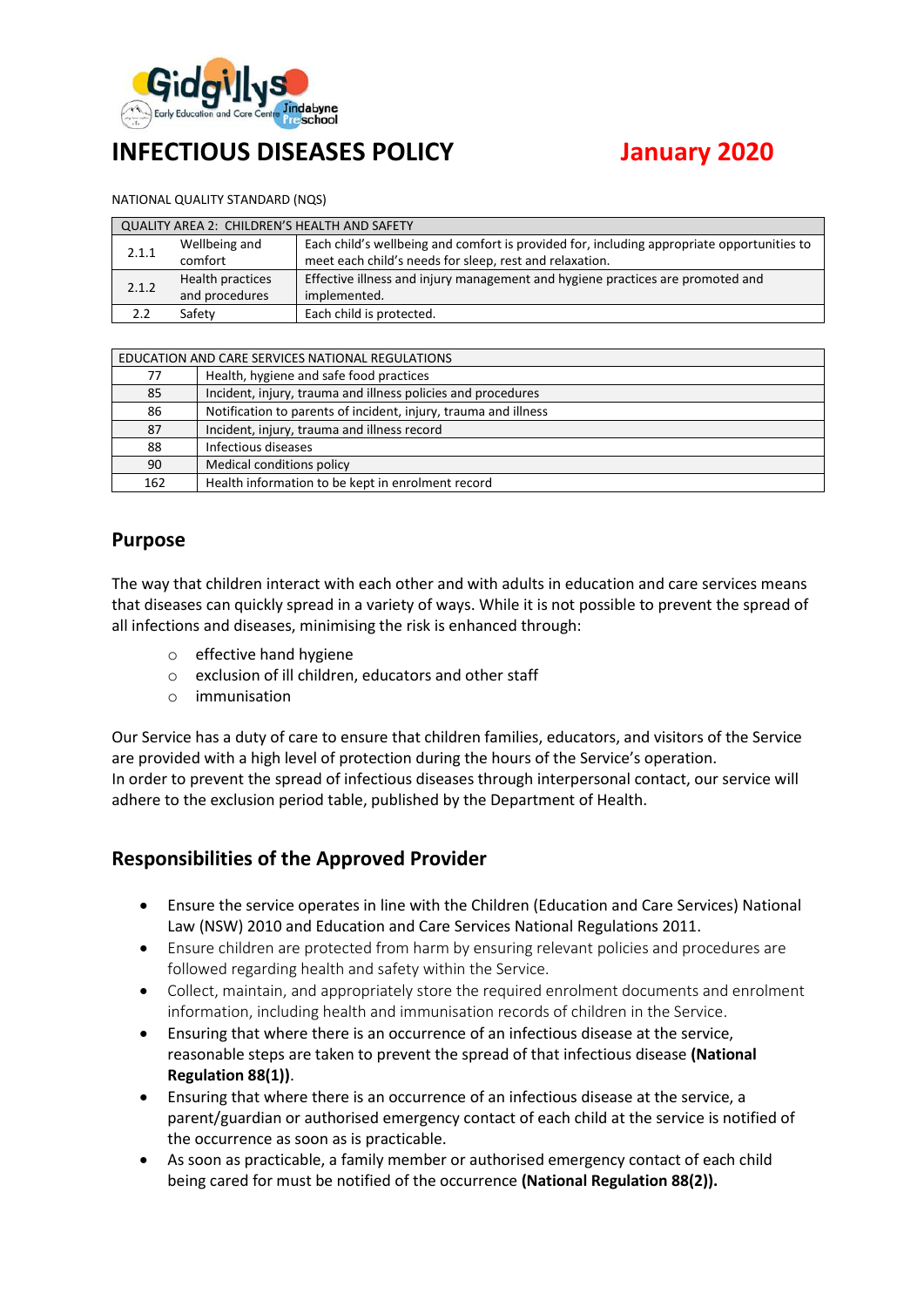

- Ensuring that information from the Department of Health about the recommended minimum exclusion periods is displayed at the service, is available to all stakeholders and is adhered to in the event of an outbreak of an infectious disease.
- Ensuring that a child with a medical exemption or on a catch up schedule who is not immunised against a vaccine-preventable disease does not attend the service when an infectious disease is diagnosed, and does not return until there are no more occurrences of that disease at the service and the recommended minimum exclusion period has ceased.
- Notifying the Regulatory Authority and parent/guardian within 24 hours of a serious incident including when a child becomes ill at the service or medical attention is sought while the child is attending the service **(National Regulation 86)**.
- Ensuring that appropriate and current information and resources are provided to staff and parents/guardians regarding the identification and management of infectious diseases, blood-borne viruses and infestations.
- Ensure the medical conditions policy is available to families.
- Keeping informed about current legislation, information, research and best practice.
- Ensuring that any changes to the exclusion table or immunisation schedule are communicated to families and staff immediately.

#### **Responsibilities of the Nominated Supervisor**

- Contacting the parents/guardians of a child suspected of suffering from an infectious or vaccine- preventable disease, or of a child not immunised against a vaccine-preventable disease that has been detected at the service, and requesting the child be collected as soon as possible.
- Notifying a parent/guardian or authorised emergency contact person when a symptom of an excludable infectious illness or disease has been observed.
- Ensuring that a minimum of one staff with current approved first aid qualifications is in attendance and immediately available at all times the service is in operation **(National Regulation 136)**.
- Establishing good hygiene and infection control procedures, and ensuring that they are adhered to by everyone at the service.
- Ensuring the exclusion requirements for infectious diseases are adhered to as per the recommended minimum exclusion periods, notifying the Approved Provider and parents/guardians of any outbreak of infectious disease at the service, and displaying this information in a prominent position.
- Advising parents/guardians on enrolment that the recommended minimum exclusion periods will be observed in regard to the outbreak of any infectious diseases or infestations.
- Requesting that parents/guardians notify the service if their child has, or is suspected of having, an infectious disease or infestation.
- Providing information and resources to families to assist in the identification and management of infectious diseases and infestations.
- Maintaining confidentiality at all times.
- Provide relevant sourced materials to families.
- Ensuring that an "Incident, Injury, Trauma and Illness" record is completed as soon as practicable or no later than 24 hours of the illness occurring **(National Regulation 86)**.
- A hygienic environment is maintained.
- Children do not attend the Service if they are unwell. If a child has been sick, they must be well for 24hrs before returning to the Service.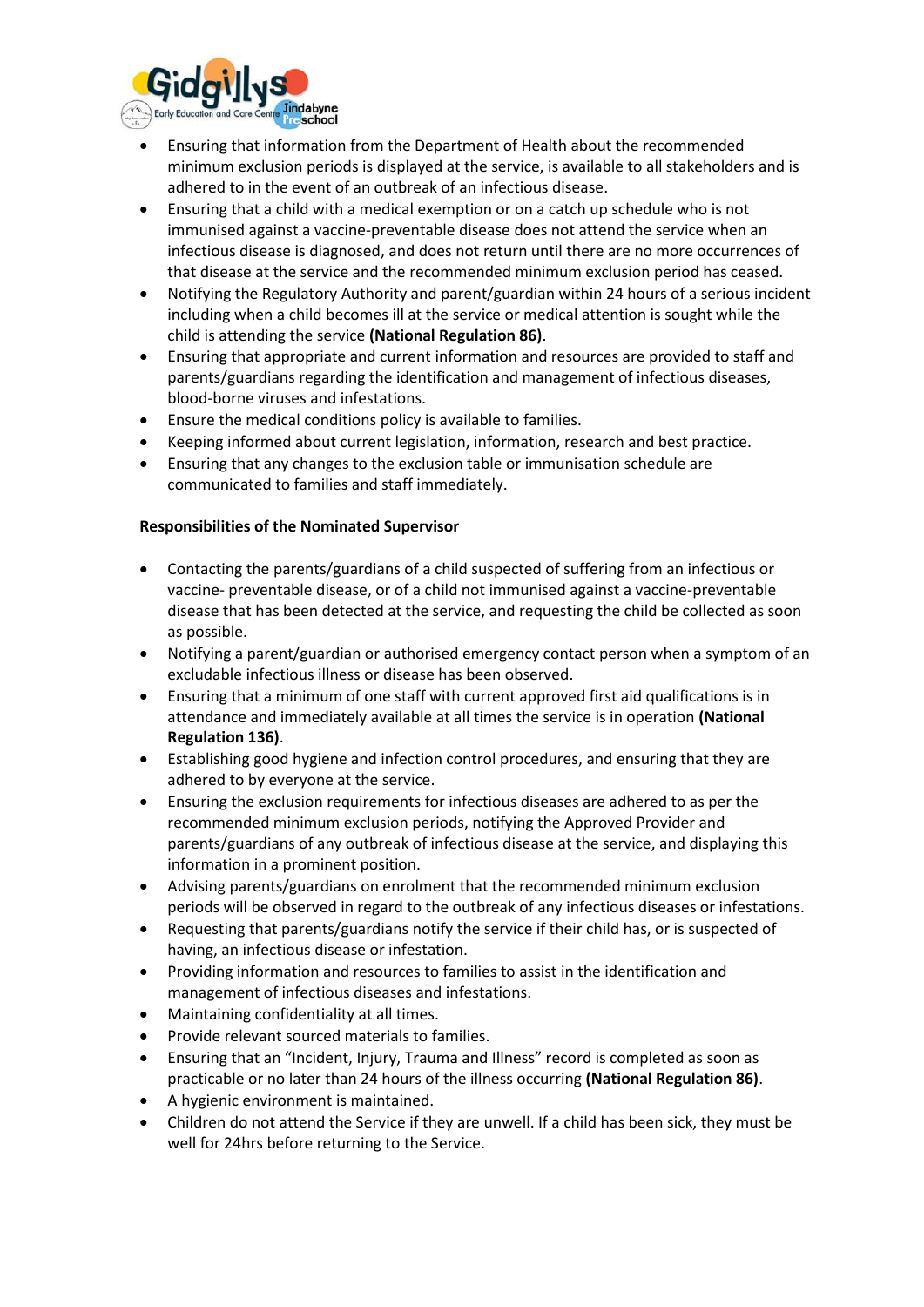

- Cloths are colour coded so that a separate cloth is used for floors, bathroom, art and craft, and meal surfaces.
- Toys and equipment will be washed with detergent and air-dried in sunlight.
- Floor surfaces will be cleaned daily.
- Toilets/bathrooms will be cleaned in the middle of the day, the end of the day and whenever needed throughout the day using detergent and a red cloth.
- Furnishings, fabric tablecloths and pillowcases will be laundered regularly.

#### Responsibilities of the Educators

- Ensure that any children that are suspected of having an infectious illness are responded to and their health and emotional needs supported at all times.
- Implement appropriate health and safety procedures, when tending to ill children.
- Ensure that families are aware of the need to collect their children as soon as practicable to ensure the child's comfort.
- Maintain their own immunisation status and advise the Approved Provider/Nominated Supervisor of any updates to their immunisation status.
- Provide varied opportunities for children to engage in hygiene practices, including routine opportunities, and intentional practice.
- Observing signs and symptoms of children who may appear unwell and informing the Nominated Supervisor.
- Providing access to information and resources for parents/guardians to assist in the identification and management of infectious diseases and infestations.
- Monitoring any symptoms in children that may indicate the presence of an infectious disease.
- Maintaining confidentiality at all times.

#### Responsibilities of the Families

- Providing Immunisation documentation upon enrolment and as the child receives subsequent immunisations.
- Keep their children at home if they are unwell or have an excludable infectious disease.
- Where a child has an acceptable exemption, keep the children at home when an infectious disease has been confirmed at the service and the child is not fully immunised against that infectious disease, until there are no more occurrences of that disease and the exclusion period has ceased.
- Inform the service if their child has an infectious disease or has been in contact with a person who has an infectious disease.
- A doctor's clearance may be requested by educators before your child returns to the service if they have been unwell. Gidgillys educators reserve the right to exclude your child with a clearance if the child continues to display signs of being unwell and cannot practice good hygiene. e.g. runny nose, coughing, sneezing, lethargic.

#### Immunisation Requirements

From the 1<sup>st</sup> of January 2018 all children attending a centre-based service must be up to date with their vaccinations and provide an up to date AIR Immunisation History Statement provided through Medicare on the MyGov account to the service upon enrolment or when immunisations have been updated. Should a child not be up to date then the family will not receive any benefit from the government. Enrolling children who are not immunised could result in a financial penalty to the Approved Provider.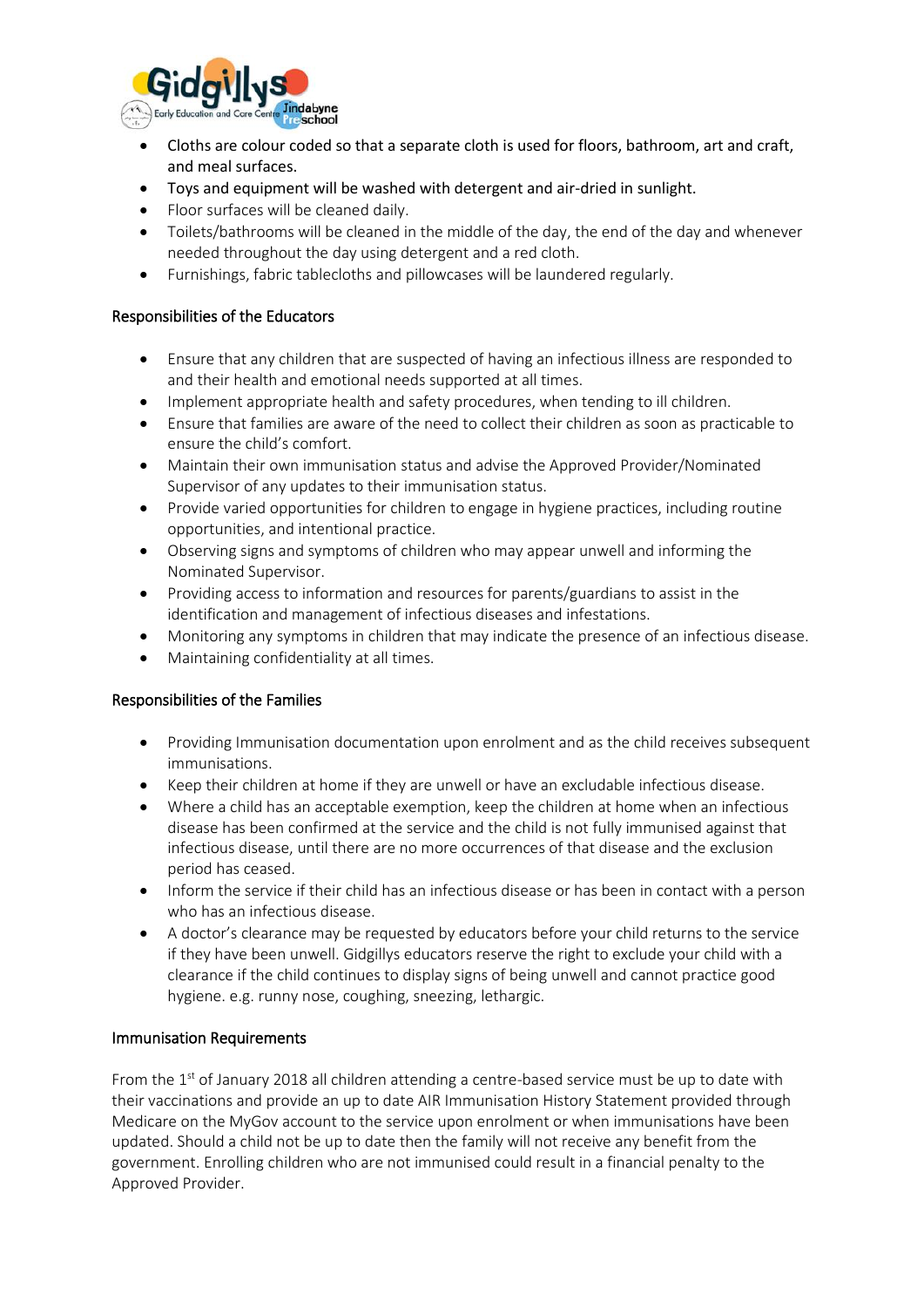

Children who cannot be fully vaccinated due to a medical condition or who are on a recognised catchup schedule will still be able to be enrolled upon presentation of the appropriate form signed by a medical practitioner.

To find out more information visit NSW Health website in the link below where they offer a toolkit with relevant information regarding the requirements for immunisation.

There are no current requirements for educators to receive vaccinations, but it is highly recommended due to the risks.

## **Definitions, Terms & Abbreviations**

| <b>Term</b> | <b>Meaning</b>                                                                       |
|-------------|--------------------------------------------------------------------------------------|
| Infectious  | Likely to spread or influence others in a rapid manner                               |
| Infestation | Unusually large number of insects or animals typically to cause disease (Lice)       |
| Exclusion   | Deny access to a place or group                                                      |
| Exemption   | The action of freeing or state of being free from an obligation or liability imposed |
|             | on others                                                                            |

#### Related Statutory Obligations & Considerations

#### Australian Children's Education and Care Quality Authority (ACECQA)

http://www.acecqa.gov.au/

#### Australasian Society of Clinical Immunology and Allergy e-Training

https://etraining.allergy.org.au/login/index.php

#### Children (Education and Care Services) National Law (NSW) No 104a

https://www.legislation.nsw.gov.au/#/view/act/2010/104a/full

#### Department of Education

http://www.dec.nsw.gov.au/what-we-offer/regulation-and-accreditation/early-childhood-educationcare

#### Early Years Learning Framework (EYLF)

http://files.acecqa.gov.au/files/National-Quality-Framework-Resources-

Kit/belonging\_being\_and\_becoming\_the\_early\_years\_learning\_framework\_for\_australia.pdf

#### Education and Care Services National Regulation

http://www.legislation.nsw.gov.au/#/view/regulation/2011/653

#### Department of Health

http://www.health.nsw.gov.au/Infectious/Pages/default.aspx,

http://www.health.nsw.gov.au/Infectious/controlguideline/Pages/default.aspx

#### Department of Health Immunisation Toolkit

http://www.health.nsw.gov.au/immunisation/Publications/immunisation-enrolment-toolkit.pdf

#### National Quality Framework (NQF)

http://acecqa.gov.au/national-quality-framework/

#### National Health and Medical Research Council (NHMRC)

https://www.nhmrc.gov.au/\_files\_nhmrc/publications/attachments/ch55e\_exclusion\_period\_poster 130701.pdf

#### National Health and Medical Research Council (NHMRC)

https://www.nhmrc.gov.au/guidelines-publications/ch55

#### Occupational Health and Safety Act 2000

http://www.legislation.nsw.gov.au/#/view/act/2000/40/whole